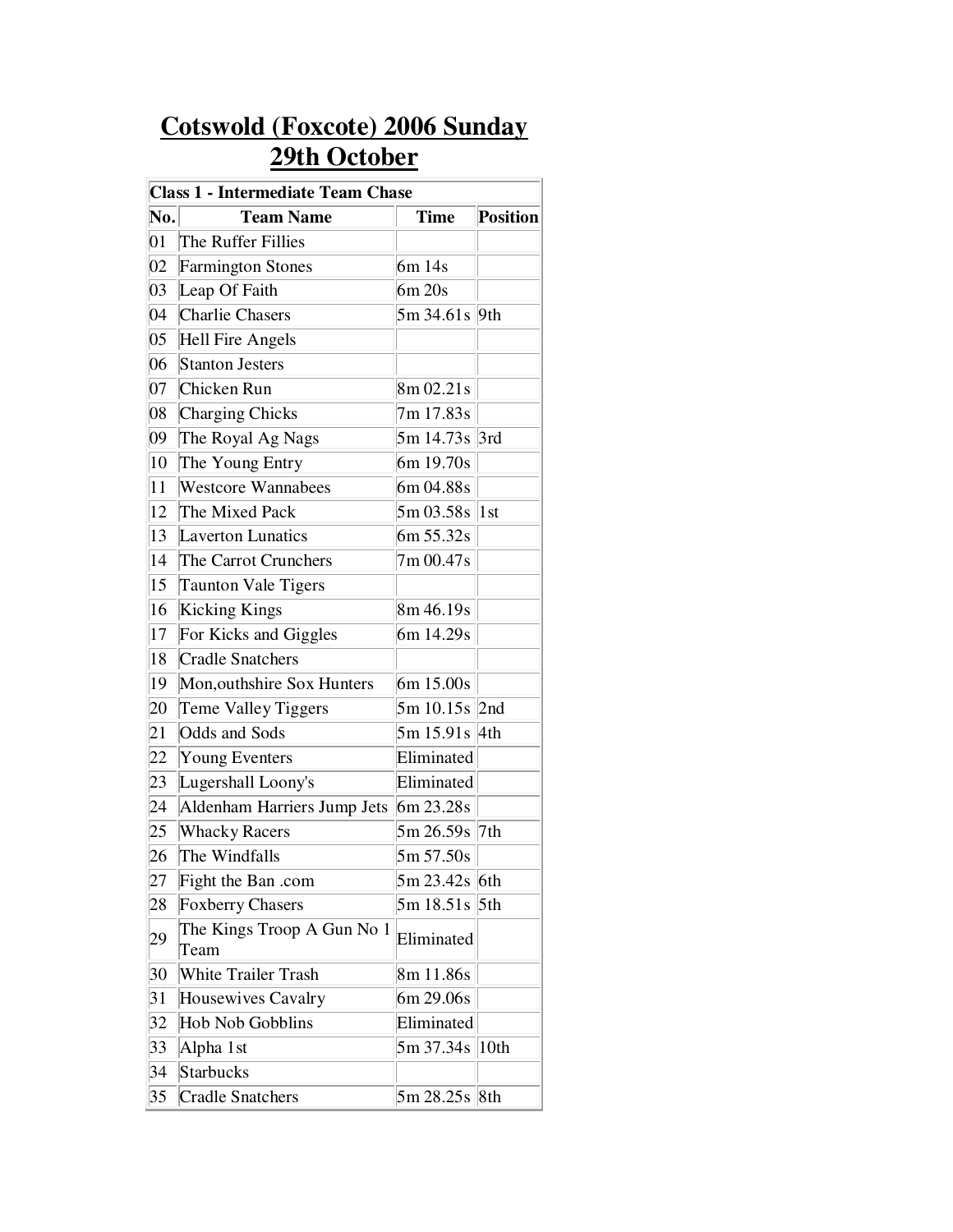| 36 Hopwas Hooligans       | 7m 08.04s              |  |
|---------------------------|------------------------|--|
| 37 Blast From The Past    | $\frac{1}{6}$ m 03.14s |  |
| 38 Why Worry There's Hope |                        |  |
| 39 Boring and Tired       | $\frac{16m}{16.15s}$   |  |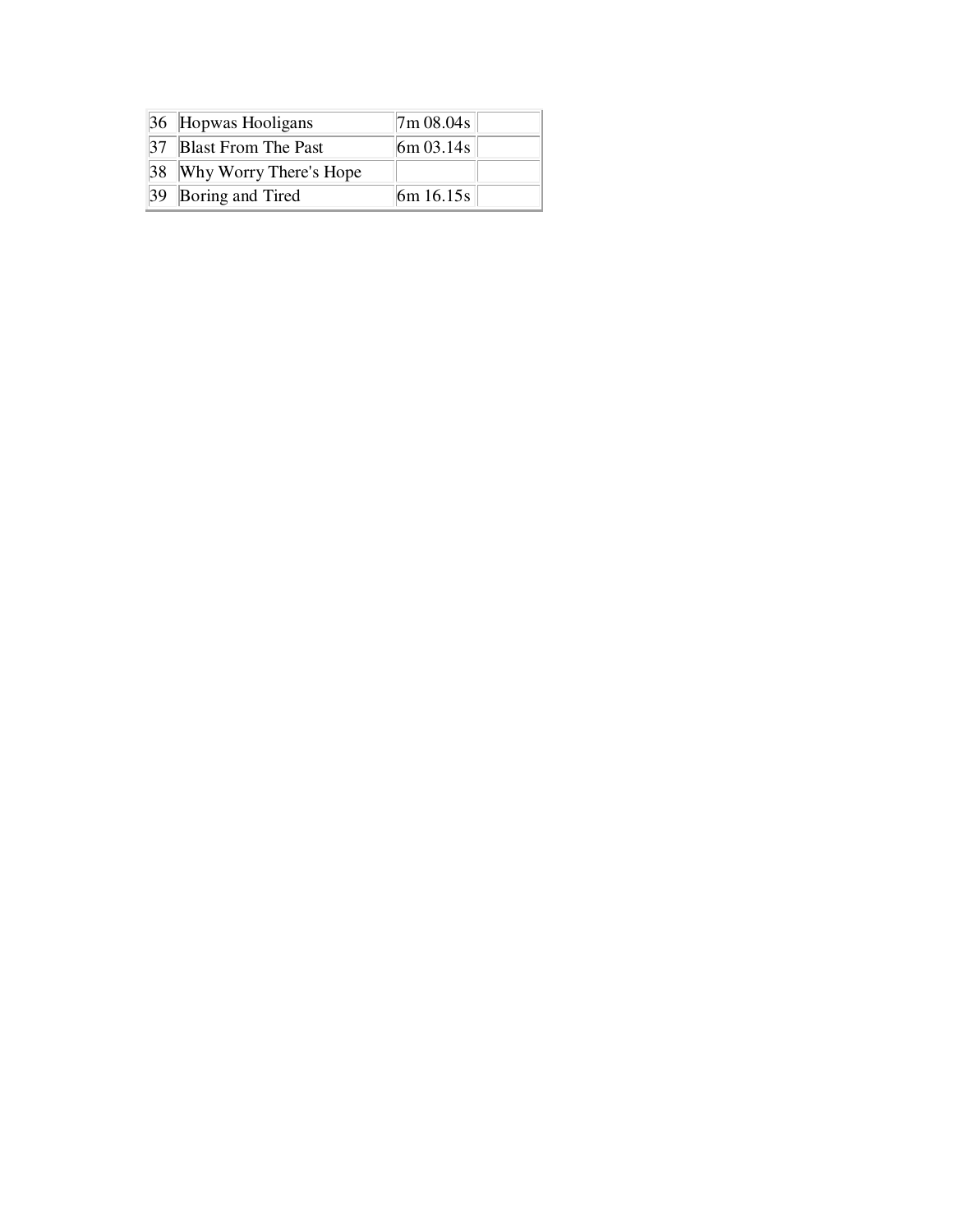| <b>Class 2 - The Coombe Farm Wines Open Team Chase</b> |                                    |              |                 |
|--------------------------------------------------------|------------------------------------|--------------|-----------------|
| No.                                                    | <b>Team Name</b>                   | <b>Time</b>  | <b>Position</b> |
| 40                                                     | The Cunning Stunts                 | 5m 43.21s    | $ Q\rangle$     |
| 41                                                     | <b>Taunton Vale Terriers</b>       |              |                 |
| 42                                                     | Ship or Bust                       | 5m 45.13s    |                 |
| 43                                                     | Hair Raisers II                    | 5m 40.20s    | 8th(Q)          |
| 44                                                     | <b>Equus Health Herbal Junkies</b> | 5m 28.33s    | 7th             |
| 45                                                     | The Bitch Pack                     | 5m 14.20s    | 5th             |
| 46                                                     | The Joules Knightly Hatters        | 4m 59.94s    | 3rd             |
| 47                                                     | Teme Valley Tigers                 | 4m 59.82s    | 2nd             |
| 48                                                     | <b>Bollocks</b> To Blair           |              |                 |
| 49                                                     | Fight the Ban.com                  | Disqualified |                 |
| 50                                                     | Golden Valley Border Raiders       | <b>DNF</b>   |                 |
| $\vert 51 \vert$                                       | <b>Boring Gorings</b>              | 5m 02.55s    | 4th             |
| 52                                                     | Odds and Sods                      | <b>DNF</b>   |                 |
| 53                                                     | <b>Marston Misfits</b>             | 5m 28.23s    | 6th             |
| 54                                                     | Berkeley R Us                      | 6m 01.29s    |                 |
| 55                                                     | The Lady and The Tramps            |              |                 |
| 56                                                     | <b>Hair Raisers</b>                | 4m 53.37s    | 1st             |
| 57                                                     | Welsh Wizards                      | 5m 46.26s    |                 |
| 58                                                     | Priory Farm Pirates                | <b>DNF</b>   |                 |

| Class 3 - Novice Fun Team Chase - (Bogey Time = 5m 19s) |                                     |              |                 |
|---------------------------------------------------------|-------------------------------------|--------------|-----------------|
| No.                                                     | <b>Team Name</b>                    | <b>Time</b>  | <b>Position</b> |
| 62                                                      | The Kings Troop B Gun               | 5m 59.53s    |                 |
| 63                                                      | The Kings Troop C Gun No 1 Team     | 6m 03.36s    |                 |
| 64                                                      | The Kings Troop C Gun No 2 Team     | 5m 42.19s    |                 |
| 65                                                      | Smack - Bang - Wallop               | 6m 00.72s    |                 |
| 66                                                      | <b>Cotswold Sloane Rangers</b>      | 4m 51.34s    |                 |
| 67                                                      | <b>Hardcore Huntresses</b>          | 4m 36.87s    |                 |
| 68                                                      | <b>Flying Foxes</b>                 | 5m 29.07s    | 9th             |
| 69                                                      | <b>Barmy Beavans</b>                | 4m 44.67s    |                 |
| 70                                                      | Troy Farm Flyers                    | 5m 10.51s    | 10th            |
| 71                                                      | Tarts on Tour                       | 5m 45.26s    |                 |
| 72                                                      | Ebrington Hill and Grange Hill Boys | 5m 18.17s    | 3rd             |
| 73                                                      | The Dazzling Dells                  | 6m 23.53s    |                 |
| 74                                                      | Foxcote Flyers I                    | $5m\,06.27s$ |                 |
| 75                                                      | <b>Foxcote Flyers</b>               | 5m 36.03s    |                 |
| 76                                                      | The Slick Chicks                    | 5m 12.20s    | 8th             |